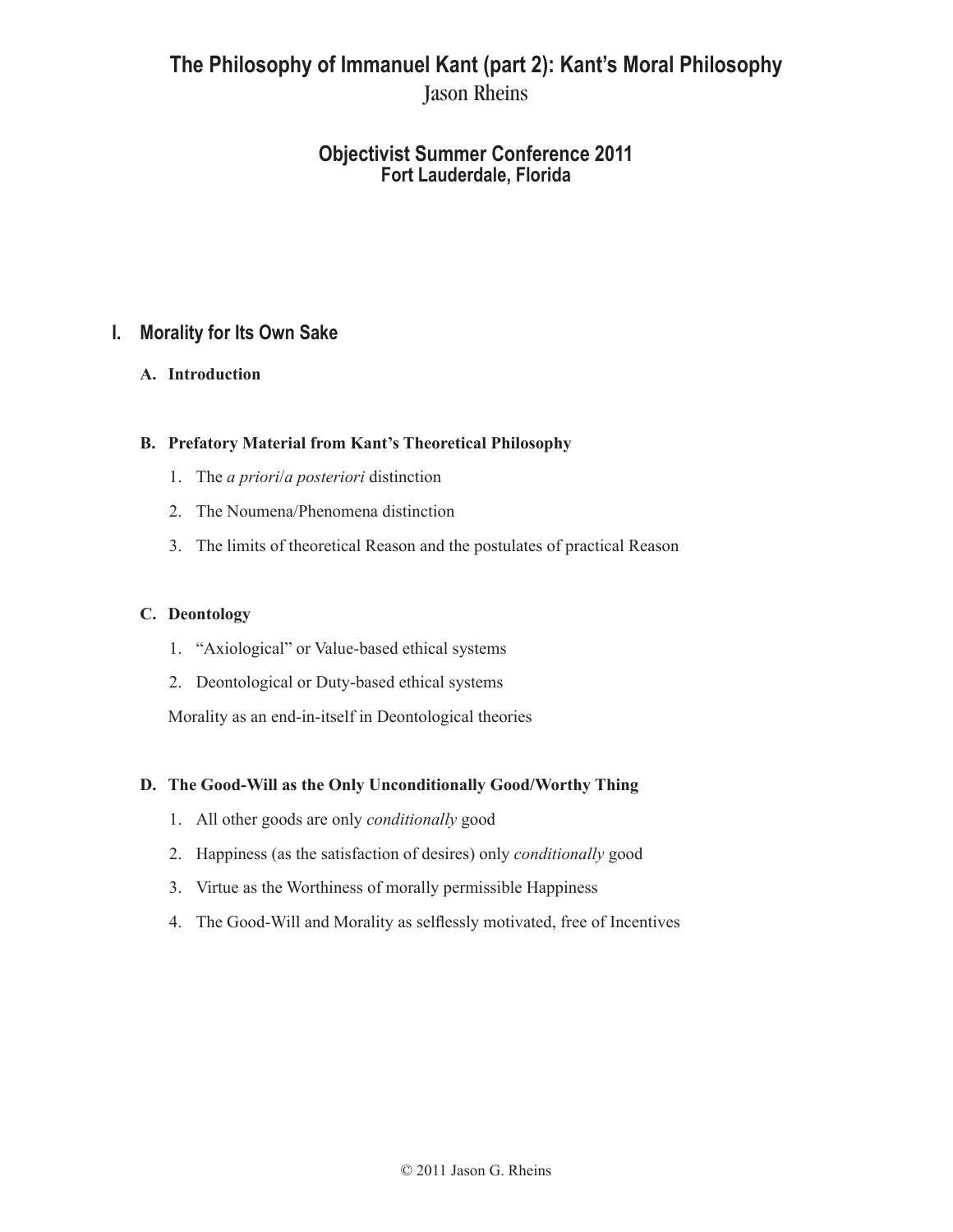## **II. The Moral Law**

#### **A. Morality and Motivation: The Good-Will as Respect for the Moral Law**

- 1. Inclination
- 2. Acting *merely in accordance* with Duty
- 3. Acting *from duty*
- 4. Reprise: The Good-Will and Morality as selflessly motivated, free of Incentives
- 5. Acting with inclination not necessarily wrong
- 6. Obscurity of our true Motives when we have an Inclination and (allegedly) Respect
- 7. "Radical Evil" in Kant's late ethical Thought

#### **B. Morality a priori**

- 1. Morality is *necessarily* binding
- 2. Morality as *unconditional*

#### **C. Hypothetical/Categorical Imperatives**

- 1. Hypothetical Imperatives are conditional (and are followed out of inclination)
- 2. A Categorical Imperative would be unconditional (and could admit of respect)
- 3. The Moral Law(s) must be Categorical Imperative(s)

#### **D. [\*Time Permitting\*] Pure Practical Reason and the Categorical Imperative**

- 1. *Pure Practical Reason* or the Will (*Wille*) as legislator of the Categorical Imperative
- 2. Autonomy v. Heteronomy
- 3. The Development of Kant's Thoughts about Freedom
- 4. The Will/Choice Distinction Wille [Will] /Willkur [Choice]
- 5. Positive Freedom (of the Will) and Negative Freedom (of Choice)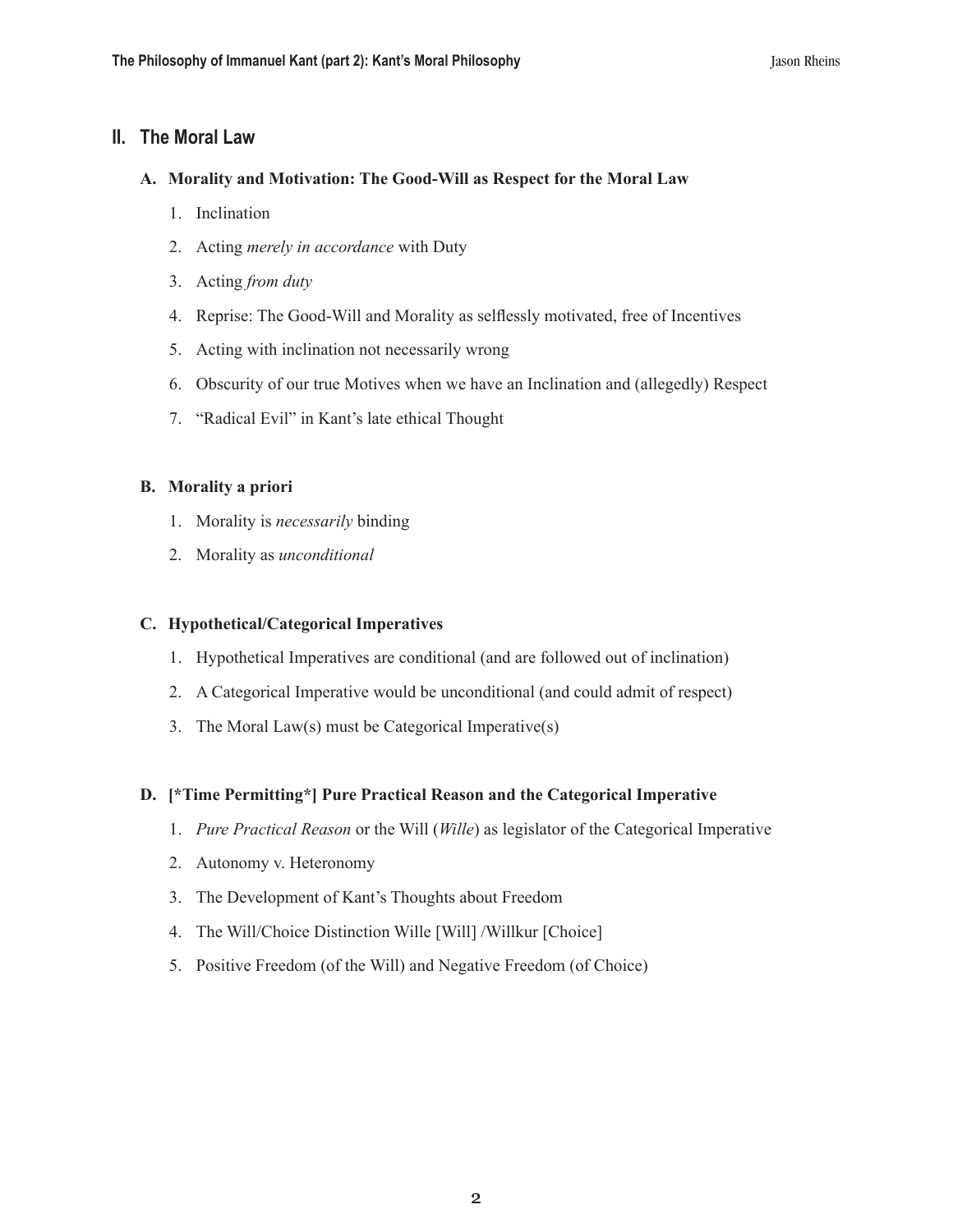# **III. The Formulations of the Categorical Imperative and Duties**

### **A. The First Formulation of the Categorical Imperative**

- 1. Maxims
- 2. The Categorical Imperative as a *formal* Rule for the adoption/test of all Maxims
- 3. *FUL* [the Formula of Universal Law]
- 4. *FLN* [the Formula of the Law of Nature]
- 5. The element of truth in this

#### **B. The Categorical Imperative Generates Perfect Duties**

- 1. Negative or Narrow Duties must be universally followed
- 2. They *proscribe* what we may never do
- 3. Bans on Suicide, Lying/Promise Breaking

#### **C. The Categorical Imperative Generates** *Imperfect* **Duties**

- 1. Positive or Wide Duties cannot be universally neglected, but they involve discretion
- 2. They *prescribe* what we must sometimes do at some point
- 3. "Ends that are also Duties": Perfecting Oneself
- 4. "Ends that are also Duties": Promoting the Happiness of Others
- 5. Why not Perfecting Others? Why not promoting the Happiness of Oneself?
- 6. Kantian Ethics not strictly Altruism, but opposed to self-love

#### **D. The Formula of Humanity**

- 1. Humanity as the capacity to choose to accept the moral law (or not)
- 2. Objectification of one's self or others
- 3. Humanity as an end-in-itself v. the individual as an end-in-himself

#### **E. [\*Time Permitting\*] The Formula of the Realm of Ends**

- 1. The "sumum bonum" or highest good
- 2. *Practically* justified faith in God as the common author of Natural and Moral Law

#### **F. Summation and Points of Reflection**

- 1. Morality is for its own sake; it's not about *you*, neither for nor against your interests
- 2. Morality requires sacrifice; values threaten virtue (see "Causality vs. Duty")
- 3. Morality must be absolute—the element of truth in this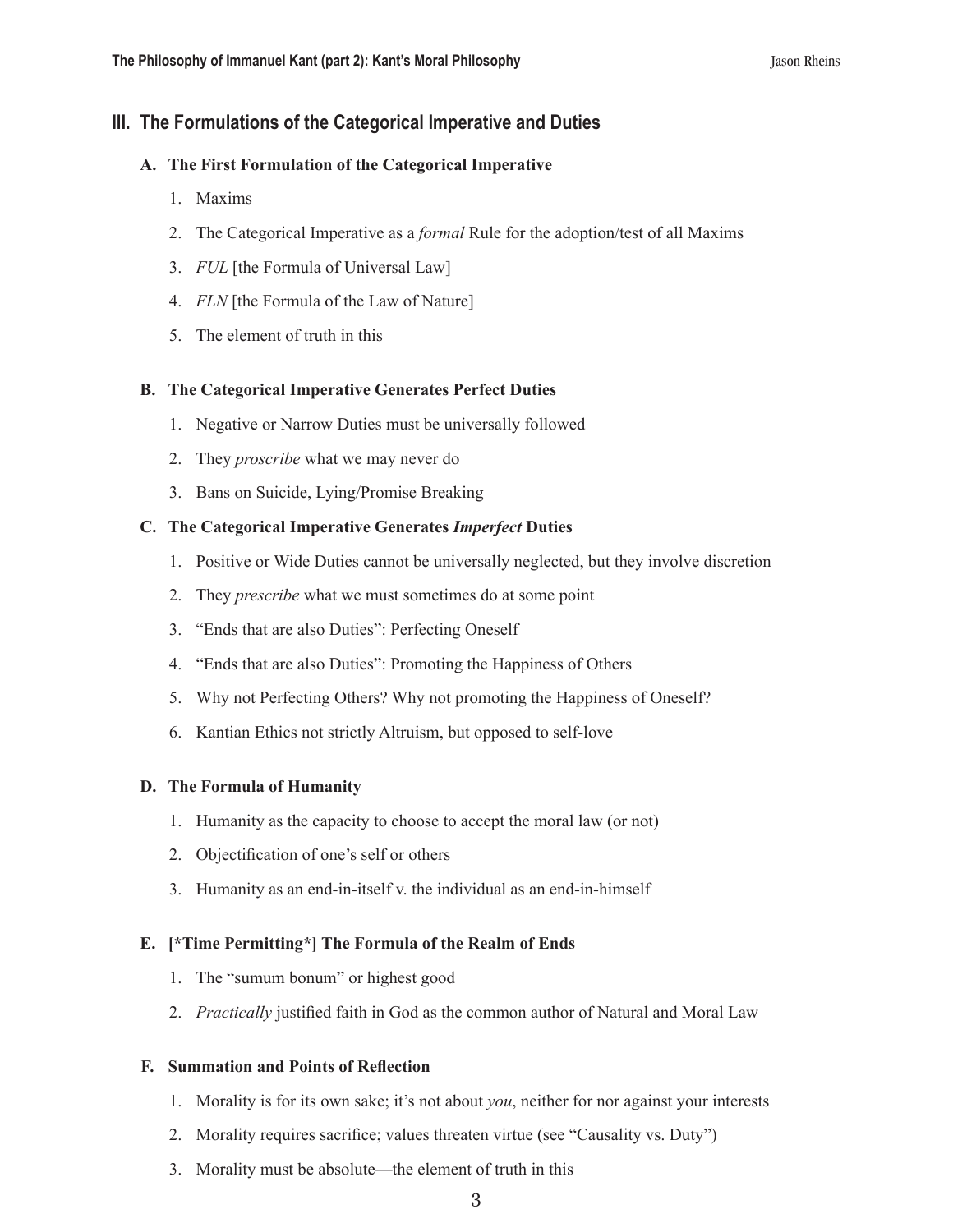# **FORMULATIONS OF THE MORAL LAW1**

#### **First Formula**

#### FUL*The Formula of Universal Law*

"Act only in accordance with that maxim through which you can at the same time will that it become a universal law" (4:421)

#### FLN*The Formula of the Law of Nature*

"So act as if the maxim of your action were to become through your will a universal law of nature" (4:421)

#### **Second Formula**

#### FH *The Formula of Humanity (as End in Itself)*

"Act so that you use humanity, as much in your own person as in the person of every other, always at the same time as end and never merely as means" (4:429)

#### **Third Formula**

#### FRE*The Formula of the Realm of Ends*

"Act in accordance with maxims of a universally legislative member for a merely possible realm of ends" (4:439)

<sup>1.</sup> Translation of Allen Wood.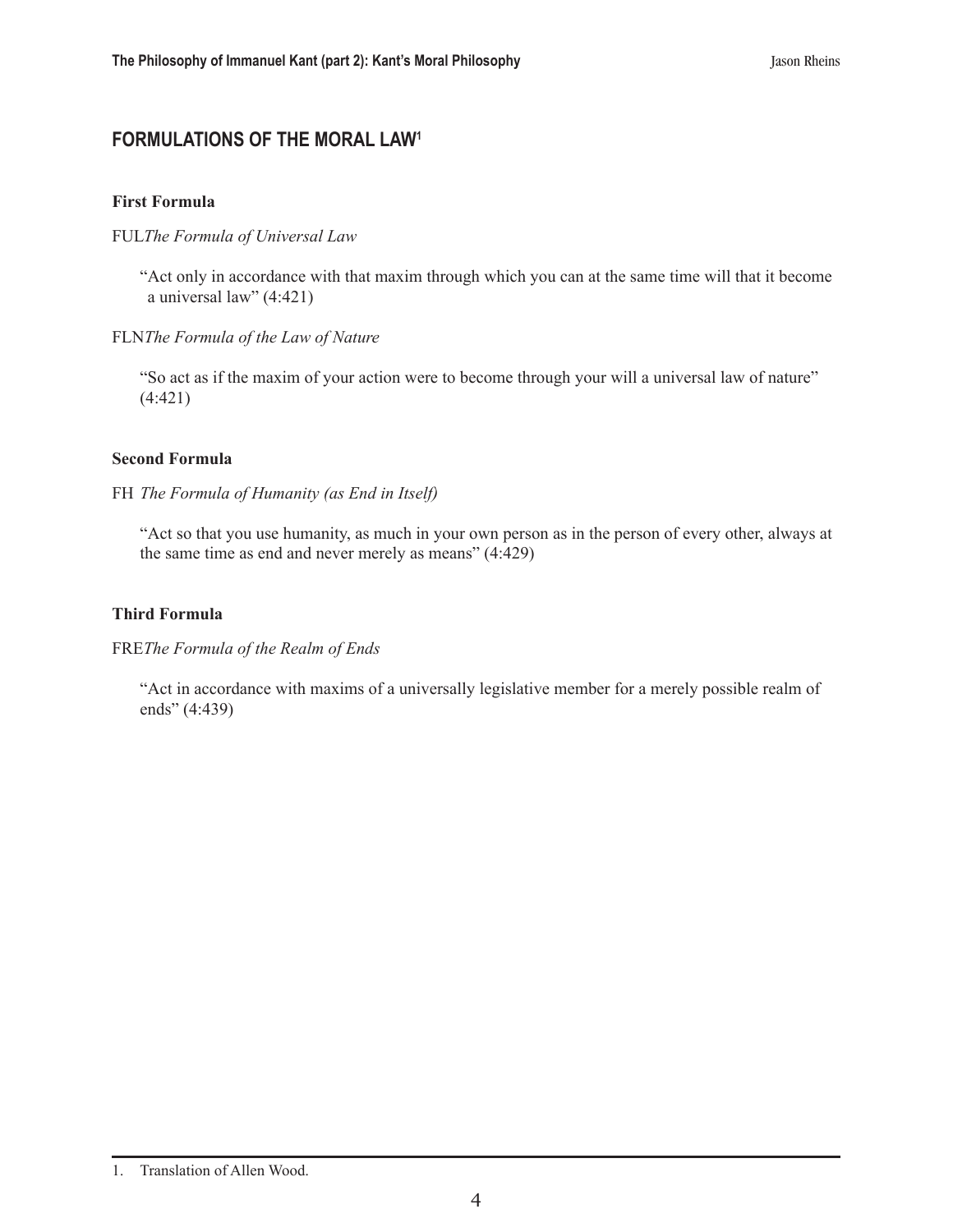## **Kant's Biography2**

| 1724    | Kant is born on April 22 in Königsberg, Prussia                                                       |
|---------|-------------------------------------------------------------------------------------------------------|
| 1730-32 | Attends elementary school at Vorstäder Hospitalschule                                                 |
| 1732-40 | Attends the Pietist Collegium Fredericanum                                                            |
| 1737    | His mother, Anna Regina née Reuter, dies tending to the illness of a sick friend                      |
| 1740-46 | Attends the Albertina (Königsberg's University); leaves without degree                                |
| 1746    | Death of Kant's father                                                                                |
| 1748-54 | Works as a private tutor for families in Judtschen, Arnsdorf, and Rautenberg                          |
| 1749    | Publishes True Estimation of Living Forces                                                            |
| 1754    | Returns to Königsberg; publishes "Whether the Earth Has Changed in Its Revolutions" and               |
|         | "Whether the Earth Is Aging from a Physical Point of View"                                            |
| 1755    | Recieves M.A. for "On Fire" (Meditationum quarundam de igne succincta delineatio); earns the          |
|         | right to lecture as Privatdozent with A New Exposition of the First Principles of Metaphysical        |
|         | Knowledge; begins lecturing; publishes General Natural History of the Heavens                         |
| 1756    | Publishes doctoral dissertation on Physical Monadology; three essays on the Lisbon                    |
|         | earthquake and an essay on the theory of winds                                                        |
| 1757    | Announces lectures on physical geography                                                              |
| 1758    | Publishes "New Doctrine of Motion and Rest"                                                           |
| 1759    | Publishes "Essay on Optimism"                                                                         |
| 1762    | Publishes "The False Subtlety of the Four Syllogistic Figures"                                        |
| 1763    | Publishes Only Possible Basis for a Demonstration of the Existence of God and "Attempt to             |
|         | Introduce the Concept of Negative Magnitudes into Philosophy"                                         |
| 1764    | Declines professorship of poetry; publishes Observations on the Feeling of the Beautiful              |
|         | and Sublime and the second-prize-winning essay for the 1762 Berlin Academy competition,               |
|         | Inquiry concerning the Distinctness of the Principles of Natural Theology and Morality                |
|         | (Moses Mendelssohn wins first prize)                                                                  |
| 1766    | Adds the position of sub-librarian at the castle and university library; publishes <i>Dreams of a</i> |
|         | Spirit-Seer Elucidated by Dreams of Metaphysics                                                       |
| 1768    | Publishes "Concerning the Ultimate Ground of the Differentiation of Directions in Space"              |
| 1769    | Declines offer of professorship at Erlangen                                                           |
| 1770    | Declines offer from Jena; appointed Professor of Logic and Metaphysics at Königsberg;                 |
|         | defends and publishes inaugural dissertation On the Form and Principles of the Sensible and           |
|         | the Intelligible World (De mundi sensibilis atque intelligibilis forma et principiis); beginning      |
|         | of the "Silent Decade"                                                                                |
| 1772    | February letter to student and friend Marcus Herz outlines project of a critique of pure reason;      |
|         | begins anthropology lectures; gives up sub-librarian position                                         |
| 1775    | Essay "On the Different Human Races" announces his anthropology lectures                              |
| 1776    | Essay on the educational philosophy of the Dessau Philanthropinum                                     |
| 1778    | Declines professorship at Halle                                                                       |
| 1781    | Critique of Pure Reason published in May                                                              |
| 1782    | First negative review of Critique published                                                           |
| 1783    | Responds in Prolegomena to any Future Metaphysics                                                     |
| 1784    | Essays on "The Idea for a Universal History from a Cosmopolitan Point of View" and                    |
|         | "What Is Enlightenment?"                                                                              |
| 1785    | Publishes Groundwork for the Metaphysics of Morals, review of parts I and II of Herder's              |
|         | Ideas for the Philosophy of the History of Mankind, and essays on "Volcanoes on the Moon,"            |
|         | "The Wrongful Publication of Books," and (contra Herder) "The Definition of the Concept of            |
|         | a Human Race"                                                                                         |

<sup>2.</sup> Chronology adapted from Paul Guyer's *Kant* (Routledge, 2006). The three critiques and the other major works that are most important for understanding Kant's moral philosophy and their year of publication are in boldface.